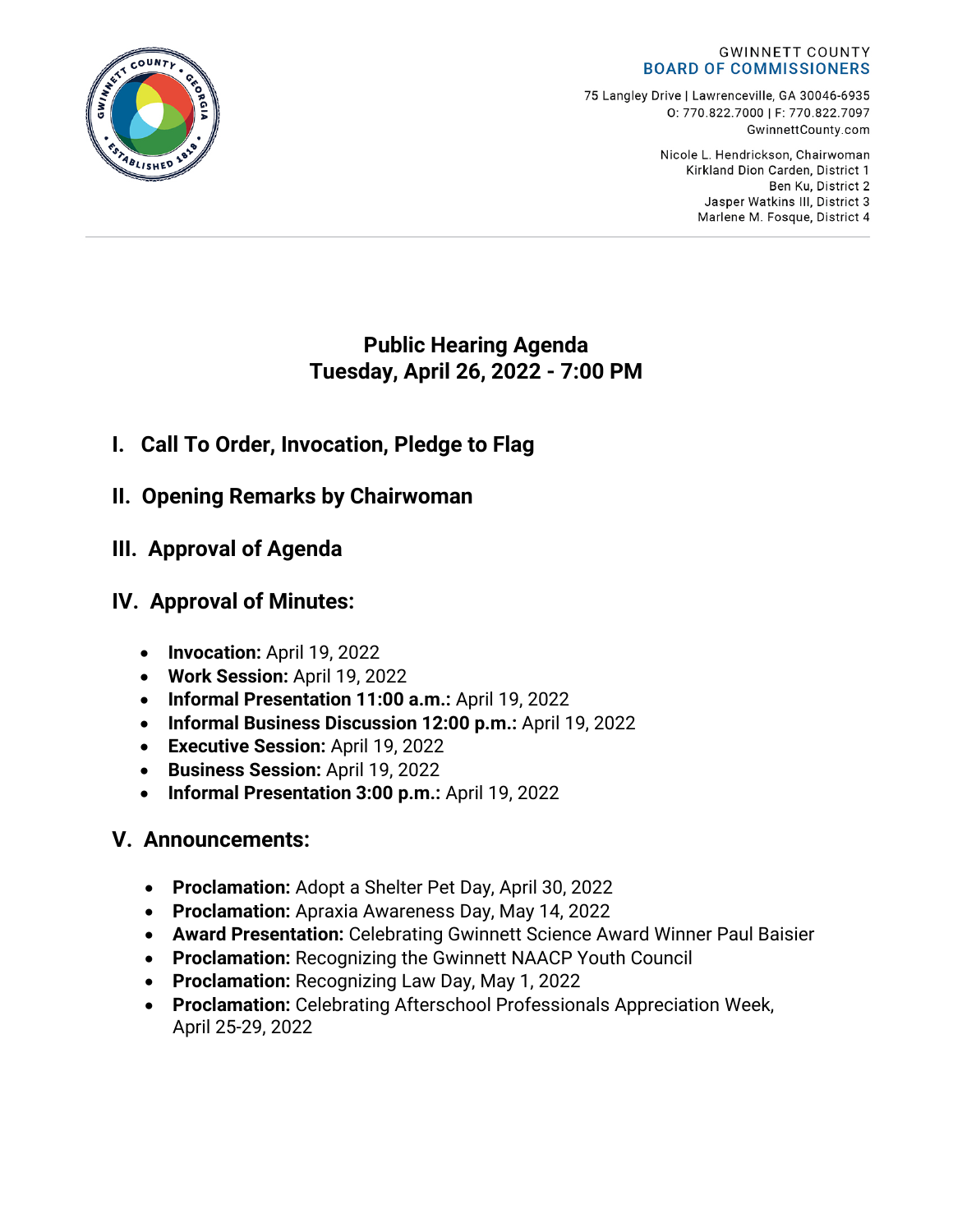## **VI. Public Hearing - Old Business**

#### **1. Planning & Development/Susan Canon**

**2021-1622** (Formerly GCID 2021-0454) **CIC2021-00008**, Applicant: Childress Klein Properties, Inc.; Owner: CK Stone Mountain Parking Lot, LLC; Tax Parcel Nos. R6060 053 and 080; Change in Conditions of Zoning for Property Zoned C-2; 1900 Block of West Park Place Boulevard and 2000 Block of Bermuda Road; 13.57 acres; District 2/Ku and 3/Watkins (Tabled on 2/22/2022) (Public hearing was not held) [Planning Department Recommendation: Deny] [Planning Commission Recommendation: Deny]

**2022-0044 CIC2022-00001,** Applicant: 6590 Sugarloaf Investments, LLC, c/o Andersen, Tate & Carr, P.C.; Owner: Blue Panther Development, LLC; Tax Parcel No. R7122 185; 6590 Sugarloaf Parkway; Change in Conditions of Zoning for Property Zoned C-2; 1.63 acres; District 1/Carden (Tabled on 3/22/2022) (Public hearing was not held) [Planning Department Recommendation: Deny] [Planning Commission Recommendation: Deny]

**2022-0138 CIC2022-00002,** Applicant: Thomas Eye Medical Properties, LLC c/o Andersen, Tate & Carr, P.C.; Owner: Overlook at Huntcrest, LLC; Tax Parcel No. R7155 518; 1465 Satellite Boulevard; Change in Conditions of Zoning for Property Zoned MU-R; 3.56 acres; District 1/Carden (Tabled on 3/22/2022) (Public hearing was held) [Planning Department Recommendation: Deny] [Planning Commission Recommendation: Deny]

**2021-1646 RZC2021-00025,** Applicant: JLB Partners, LLC; Owner: Executive Committee-Baptist Convention; Rezoning of Tax Parcel No. R7122 005; 6405 Sugarloaf Parkway; R-100, O-I and C-2 to MU-R for a Mixed-Use Development; 40.46 acres; District 1/Carden (Tabled on 3/22/2022) (Public hearing was not held) [Planning Department Recommendation: Deny] [Planning Commission Recommendation: Tabled - Date: 5/3/2022]

**2022-0281 RZC2021-00005,** Applicant: New Saigon Plaza, LLC c/o Andersen, Tate & Carr, P.C.; Owner: New Saigon Plaza, LLC; Rezoning of Tax Parcel No. R6169 008A; 4773 Jimmy Carter Boulevard; O-I to C-2 for a Self-Storage Facility and Retail; 2.85 acres; District 2/Ku (Tabled on 3/22/2022) (Public hearing was not held) [Planning Department Recommendation: Approve with Conditions] [Planning Commission Recommendation: Deny]

**2022-0282 SUP2022-00015,** Applicant: New Saigon Plaza, LLC c/o Andersen, Tate & Carr, P.C.; Owner: New Saigon Plaza, LLC; Tax Parcel No. R6169 008A; 4773 Jimmy Carter Boulevard; Special Use Permit in a Proposed C-2 Zoning District for a Self-Storage Facility; 2.85 acres; District 2/Ku (Tabled on 3/22/2022) (Public hearing was not held) [Planning Department Recommendation: Approve with Conditions] [Planning Commission Recommendation: Deny]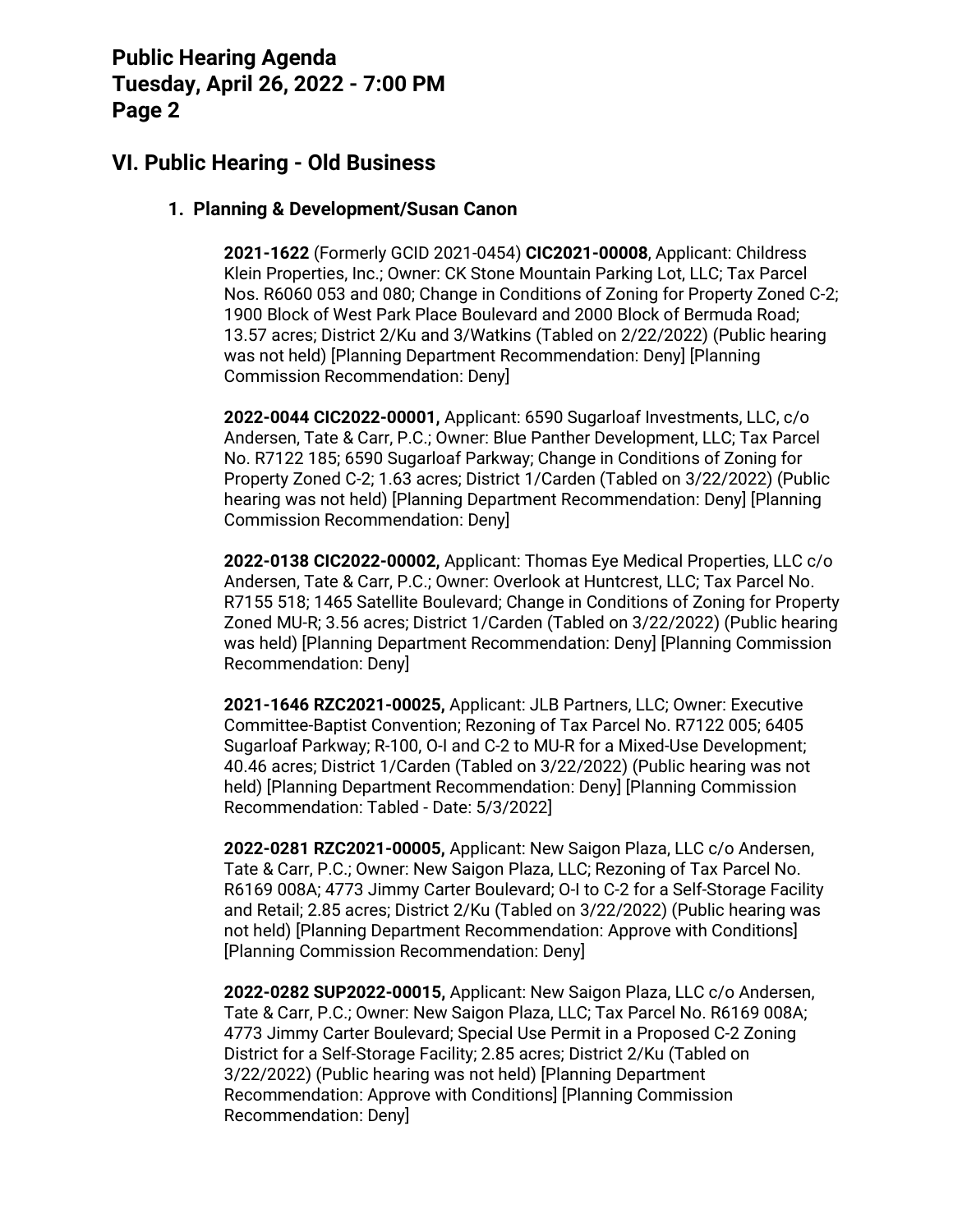## **VI. Public Hearing - Old Business**

#### **1. Planning & Development/Susan Canon**

**2022-0288 RZC2022-00007,** Applicant: WF Sugar Hill, LLC c/o Andersen, Tate & Carr, P.C.; Owner: Estate of Jenifer Scott; Rezoning of Tax Parcel No. R7339 014; 5892 Suwanee Dam Road; C-1 to C-2 for a Car Wash; 0.80 acres; District 1/Carden (Tabled on 3/22/2022) (Public hearing was not held) [Planning Department Recommendation: Approve with Conditions] [Planning Commission Recommendation: Approve with Conditions]

**2022-0289 SUP2022-00010,** Applicant: WF Sugar Hill, LLC c/o Andersen, Tate & Carr, P.C.; Owners: Estate of Jenifer Scott, Jennifer Antrobus, Susan Coltman, and Henry Johnson; Tax Parcel Nos. R7339 014 and 085; 5892 Suwanee Dam Road and 5922 Cumming Highway; Special Use Permit in a Proposed C-2 Zoning District for a Car Wash; 1.29 acres; District 1/Carden (Tabled on 3/22/2022) (Public hearing was not held) [Planning Department Recommendation: Approve with Conditions] [Planning Commission Recommendation: Approve with Conditions]

**2022-0147 RZM2022-00002,** Applicant: Taylor Morrison of Georgia, c/o Mahaffey Pickens Tucker, LLP; Owners: Jerry Singleton, Jeff Singleton, Clifford Singleton, Kathy Singleton, Teena Broadnax, Lee Broadnax, Chandler Broadnax, Teena Barrett, Ronald Barrett, Chad Barrett, Vince Burton, Kristy Burton, Jesse Burton, and Joan Carolyn Livsey; Rezoning of Tax Parcel No. R5163 012; 295 Hoke O'Kelly Mill Road; R-100 to R-TH for a Single-Family Detached Subdivision; 38.88 acres; District 3/Watkins (Tabled on 2/22/2022) (Public hearing was not held) [Planning Department Recommendation: Approve with Conditions as OSC] [Planning Commission Recommendation: Approve with Conditions as OSC]

**2022-0152 RZM2022-00003,** Applicant: Fall Leaf Residential, LLC, c/o Andersen, Tate & Carr, P.C.; Owners: Paul and Deborah O'Shield; Rezoning of Tax Parcel No. R3001 050; 2978 Hog Mountain Road; RA-200 to R-TH for a Townhouses; 6.5 acres; District 3/Watkins (Tabled on 3/22/2022) (Public hearing was not held) [Planning Department Recommendation: Approve with Conditions as R-75] [Planning Commission Recommendation: Approve with Conditions as Requested (R-TH)]

**2022-0292 RZM2021-00048,** Applicant: Ben Istoc; Owner: Ben Istoc; Rezoning of Tax Parcel Nos. R5050 002 and 029; 40 Patterson Road; C-1 and C-2 to R-TH for Townhouses; 2.02 acres; District 4/Fosque (Tabled on 3/22/2022) (Public hearing was not held) [Planning Department Recommendation: Approve with Conditions] [Planning Commission Recommendation: Approve with Conditions]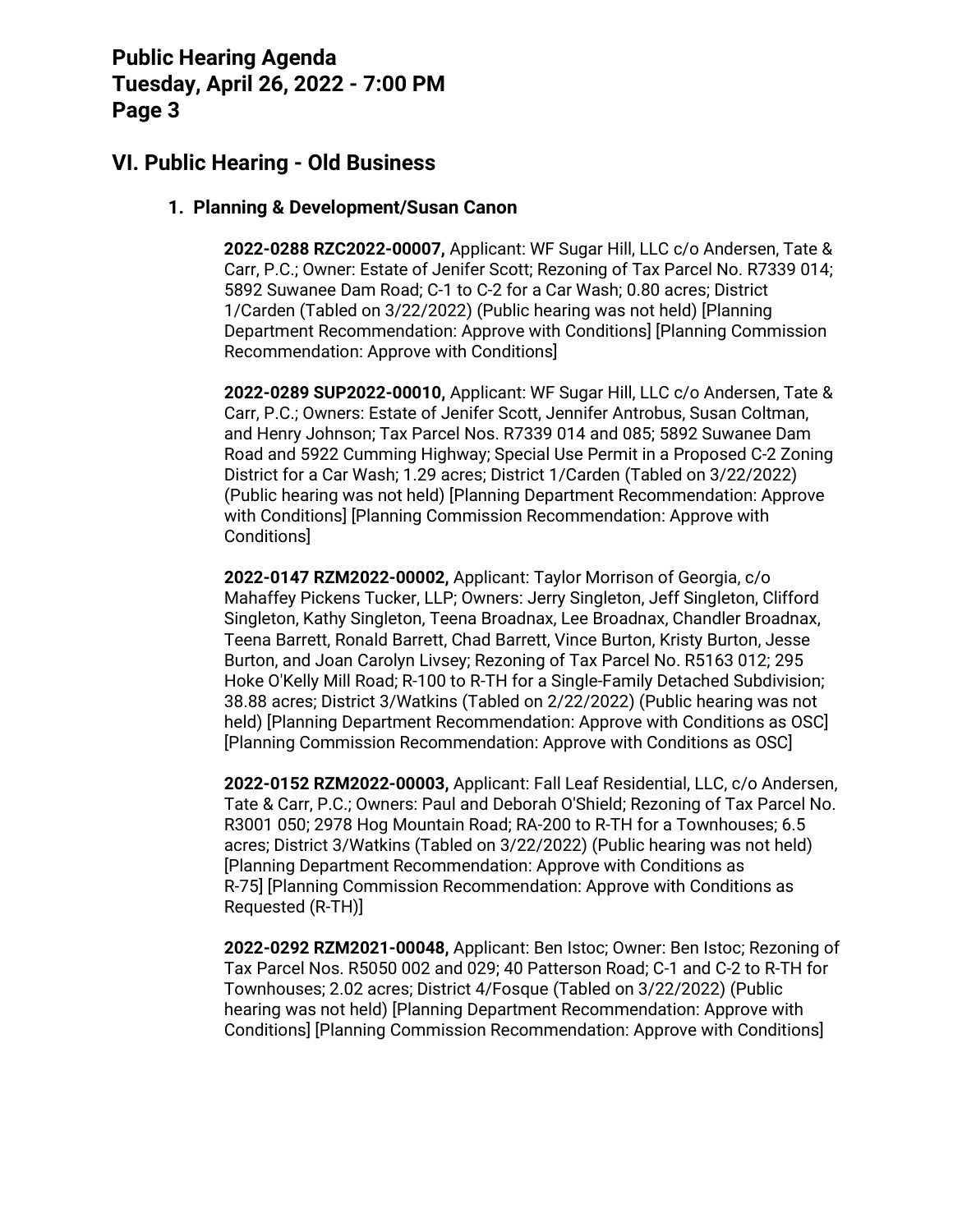## **VI. Public Hearing - Old Business**

#### **1. Planning & Development/Susan Canon**

**2022-0300 RZM2022-00006,** Applicant: Rich-West Properties, LLC c/o Mahaffey Pickens Tucker, LLP; Owners: Rich-West Properties, LLC and Timothy Harrison; Rezoning of Tax Parcel Nos. R6153 067, 067A, 096, and 104; 3075, 3079, and 3069 Lawrenceville Highway and 490 James Road; R-75 and R-TH to R-TH for Townhouses; 15.19 acres; District 4/Fosque (Tabled on 3/22/2022) (Public hearing was not held) [Planning Department Recommendation: Approve with Conditions as TND] [Planning Commission Recommendation: Approve with Conditions as Requested (R-TH)]

**2022-0295 RZR2022-00008,** Applicant: Stanley Martin Homes, LLC c/o Andersen, Tate & Carr, P.C.; Owner: The Estate of Elizabeth A. Neustadt; Rezoning of Tax Parcel No. R7104 016; 1414 Old Peachtree Road; R-100 to TND for a Traditional Neighborhood Development; 40.0 acres; District 4/Fosque (Tabled on 3/22/2022) (Public hearing was not held) [Planning Department Recommendation: Approve with Conditions] [Planning Commission Recommendation: Approve with Conditions]

**2022-0296 RZR2022-00009,** Applicant: H.S. Randall c/o Alliance Engineering and Planning; Owners: Vicki Bowen St Clair, DDW Real Estate Holdings LLC, and James Walton; Rezoning of Tax Parcel Nos. R5182 035, R5183 431, and R5203 221; 1210 New Hope Road; R-100 to TND for a Traditional Neighborhood Development; 53.46 acres; District 3/Watkins (Tabled on 3/22/2022) (Public hearing was not held) [Planning Department Recommendation: Deny] [Planning Commission Recommendation: Deny]

### **VII. Public Hearing - New Business**

#### **1. Transportation/Lewis Cooksey**

**2022-0384 Approval** of incorporation of McCord Livsey Road into the Gwinnett County Speed Hump Program. Total estimated cost is \$16,453.37. This project is funded by the 2017 SPLOST Program. Subject to approval as to form by the Law Department. (Staff Recommendation: Approval)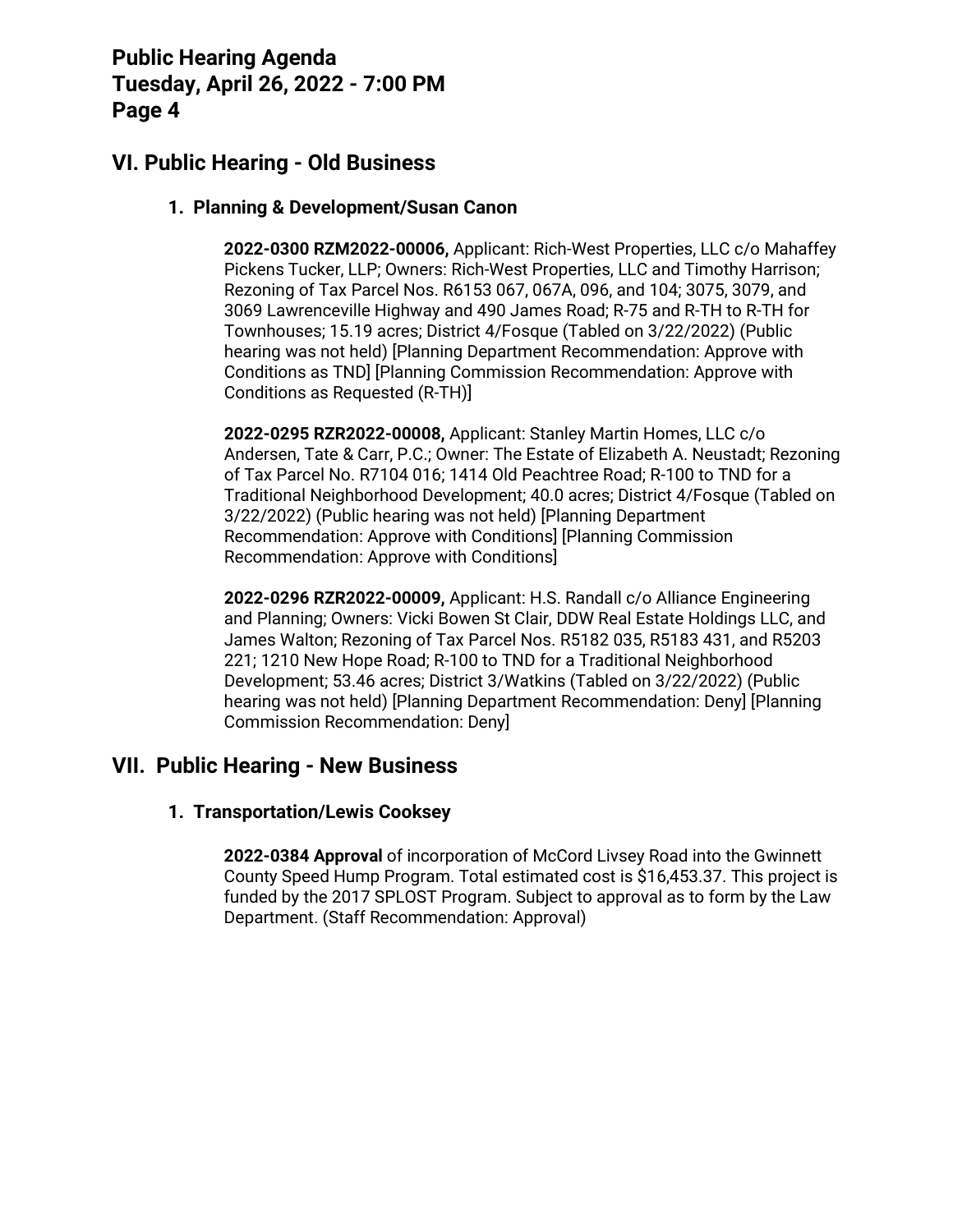### **VII. Public Hearing - New Business**

#### **2. Change in Conditions**

**2022-0399 CIC2022-00007,** Applicant: Iftikhar Rauf; Owner: Salim Jiwa; Tax Parcel No. R7033 088; 1106 Duluth Highway; Change in Conditions of Zoning for Property Zoned C-2; 0.63 acres; District 1/Carden [Planning Department Recommendation: Deny] [Planning Commission Recommendation: Deny]

**2022-0400 SUP2022-00007,** Applicant: Iftikhar Rauf; Owner: Salim Jiwa; Tax Parcel No. R7033 088; 1106 Duluth Highway; Special Use Permit in a C-2 Zoning District for an Automobile Repair Shop; 0.63 acres; District 1/Carden [Planning Department Recommendation: Deny] [Planning Commission Recommendation: Deny]

**2022-0401 CIC2022-00008,** Applicant: Fatih Aydin c/o Karen Quintanilla; Owner: L and T Family, LLC; Tax Parcel No. R7176 070; 1825 Mall of Georgia Boulevard, Suites B and B1; Change in Conditions of Zoning for Property Zoned C-2; 1.92 acres; District 4/Fosque [Planning Department Recommendation: Approve with Conditions] [Planning Commission Recommendation: Approve with Conditions]

**2022-0406 CIC2022-00006,** Applicant: Venus USA, LLC c/o Mahaffey Pickens Tucker, LLP; Owner: Venus USA, LLC; Tax Parcel No. R7152 003; 274 Old Peachtree Road; Change in Conditions of Zoning for Property Zoned C-2; 2.31 acres; District 1/Carden [Planning Department Recommendation: Approve with Conditions] [Planning Commission Recommendation: Approve with Conditions]

**2022-0407 CIC2022-00010,** Applicant: The Davis Group c/o Mahaffey Pickens Tucker, LLP; Owner: SBR Properties, LLC; Tax Parcel Nos. R7132 026 and 002; 2465 Buford Drive and 2500 Block of Buford Drive; Change in Conditions of Zoning for Property Zoned C-2; 10.25 acres; District 4/Fosque [Planning Department Recommendation: Deny] [Planning Commission Recommendation: Tabled - Date: 5/3/2022]

**2022-0408 SUP2022-00017,** Applicant: The Davis Group c/o Mahaffey Pickens Tucker, LLP; Owner: SBR Properties, LLC; Tax Parcel Nos. R7132 026 and 002; 2465 Buford Drive and 2500 Block of Buford Drive; Special Use Permit in a C-2 Zoning District for a Self-Storage Facility; 10.25 acres; District 4/Fosque [Planning Department Recommendation: Deny] [Planning Commission Recommendation: Tabled - Date: 5/3/2022]

#### **3. Special Use Permit**

**2022-0398 SUP2022-00013,** Applicant: Strata Tech Education Group; Owner: Toco Properties, Inc; Tax Parcel No. R6061 109; 1475 East Park Place Blvd; Special Use Permit in a C-2 Zoning District for a Trade School; 7.96 acres; District 3/Watkins [Planning Department Recommendation: Approve with Conditions] [Planning Commission Recommendation: Approve with Conditions]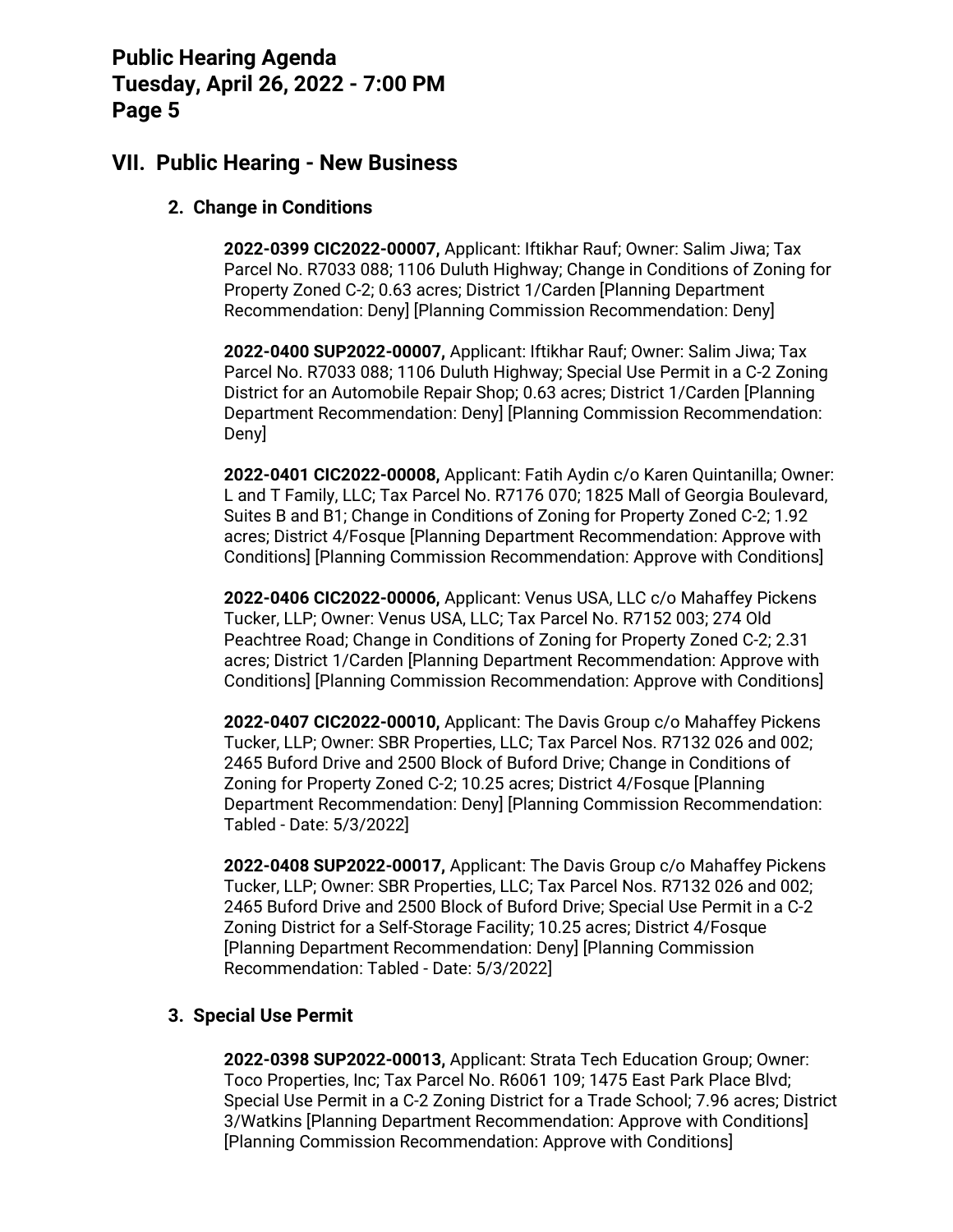### **VII. Public Hearing - New Business**

#### **3. Special Use Permit**

**2022-0403 SUP2022-00016,** Applicant: Michelle Eason; Owner: MM Parker Court Associates, LLC; Tax Parcel No. R6062 252; 1899 Parker Court; Special Use Permit in a M-1 Zoning District for a Kennel and Pet Grooming Facility (Renewal); 1.13 acres; District 2/Ku [Planning Department Recommendation: Approve with Conditions] [Planning Commission Recommendation: Approve with Conditions]

**2022-0404 SUP2022-00019,** Applicant: American Pet Resorts, LLC; Owner: Buford Drive Storage LLC; Tax Parcel No. R7091 341; 1867 Azalea Drive; Special Use Permit in a C-2 Zoning District for Kennel and Pet Boarding with Outdoor Dog Runs and Pens; 2.59 acres; District 4/Fosque [Planning Department Recommendation: Approve with Conditions] [Planning Commission Recommendation: Approve with Conditions]

**2022-0405 SUP2022-00022,** Applicant: Shafqat A. Chatha; Owner: Shafqat A. Chatha; Tax Parcel No. R6125 014; 4155 Arcadia Industrial Circle; Special Use Permit in a M-1 Zoning District for an Automobile Body and Repair Shop (Renewal); 1.00 acre; District 2/Ku [Planning Department Recommendation: Deny] [Planning Commission Recommendation: Deny]

#### **4. Rezonings**

**2021-1656** (Formerly GCID 2021-0874) **RZC2021-00013**, Applicant: Alpha Management Plus, LLC c/o Andersen, Tate & Carr, P.C.; Owners: Alpha Management Plus, LLC, Cain & Mayhue Properties, Inc., and Cory Daniels; Rezoning of Tax Parcel Nos. R6177 003, 004, and 332; 935 Pleasant Hill Road; R-75 to C-1 for a Multi-Tenant Retail Building with Convenience Store and Fuel Pumps; 5.41 acres; District 1/Carden [Planning Department Recommendation: Deny] [Planning Commission Recommendation: Deny]

**2021-1621** (Formerly GCID 2021-1359) **RZR2021-00046**, Applicant: CasGwyn Construction, LLC c/o Andersen, Tate & Carr, P.C.; Owner: James P. Baskin; Rezoning of Tax Parcel No. R5188 006; 2766 Camp Mitchell Road; R-100 to TND for a Traditional Neighborhood Development; 13.47 acres; District 3/Watkins [Planning Department Recommendation: Deny] [Planning Commission Recommendation: Tabled - Date: 5/3/2022]

**2022-0402 RZM2022-00004,** Applicant: Related Development, LLC c/o Andersen, Tate & Carr, P.C.; Owner: North Metro First Baptist Church; Rezoning of Tax Parcel Nos. R7105 042 and R7132 013; 950 and 1026 Old Peachtree Road; R-140 to RM-24 for Apartments; 51.96 acres; District 1/Carden [Planning Department Recommendation: Approve with Conditions as RM-13] [Planning Commission Recommendation: Approve with Conditions as Requested (RM-24)]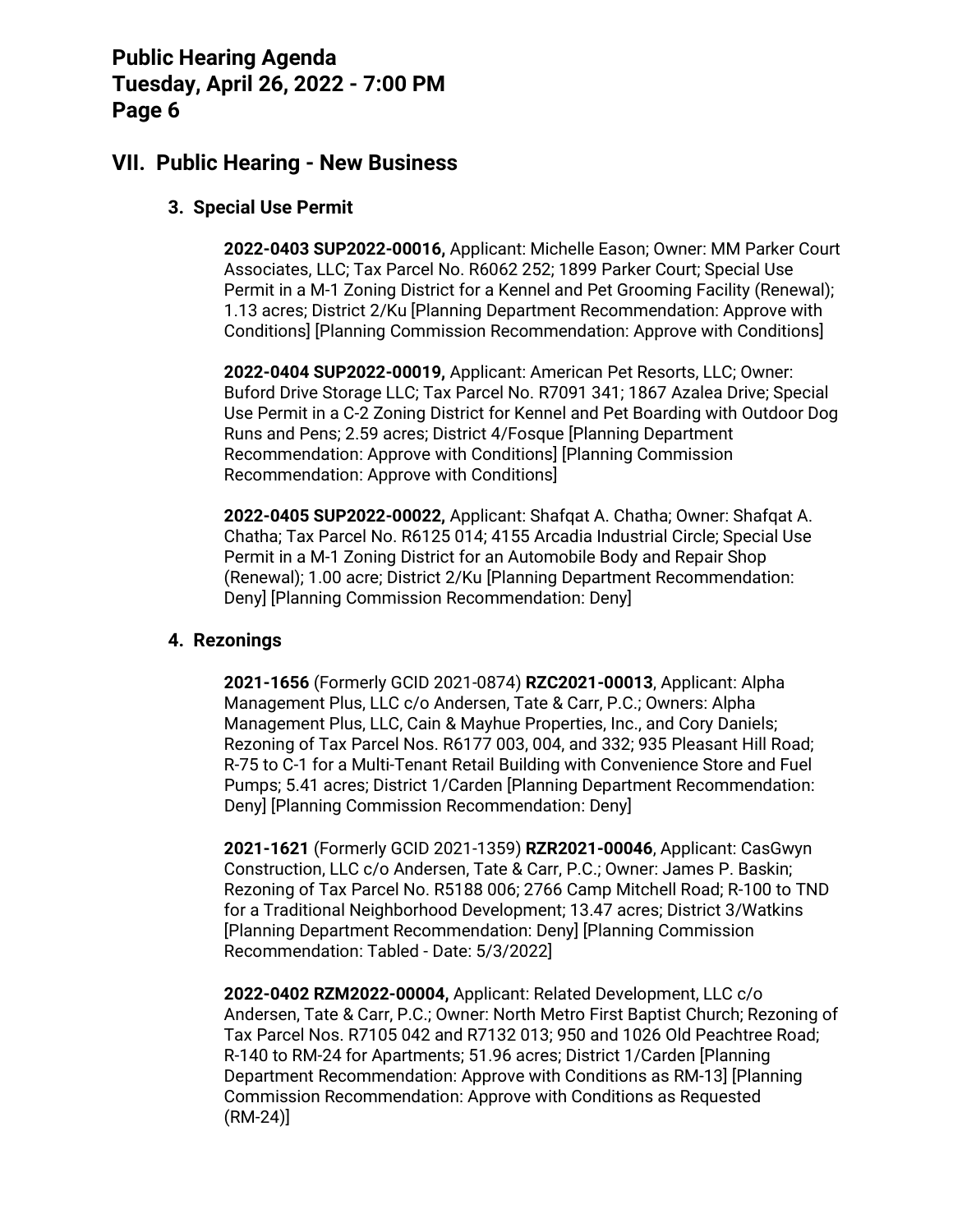### **VII. Public Hearing - New Business**

#### **4. Rezonings**

**2022-0410 RZC2022-00012,** Applicant: 105 PIB Group, LLC c/o Mahaffey Pickens Tucker, LLP; Owner: Paul M. Caudill; Rezoning of Tax Parcel No. R6158 008; 851 Beaver Ruin Road; O-I to C-2 for a Self-Storage Facility; 4.30 acres; District 1/Carden [Planning Department Recommendation: Deny] [Planning Commission Recommendation: Tabled - Date: 5/3/2022]

**2022-0411 SUP2022-00018,** Applicant: 105 PIB Group, LLC c/o Mahaffey Pickens Tucker, LLP; Owner: Paul M. Caudill; Tax Parcel No. R6158 008; 851 Beaver Ruin Road; Special Use Permit in a Proposed C-2 Zoning District for a Self-Storage Facility; 4.30 acres; District 1/Carden [Planning Department Recommendation: Deny] [Planning Commission Recommendation: Tabled - Date: 5/3/2022]

**2022-0412 RZM2022-00007,** Applicant: Middleburg Communities, LLC c/o Mahaffey Pickens Tucker, LLP; Owner: Rita G. Knowlton; Rezoning of Tax Parcel No. R7103 006; 1558 Old Peachtree Road; R-100 to R-TH for a Single-Family Residential and Townhouses; 13.41 acres; District 4/Fosque [Planning Department Recommendation: Deny] [Planning Commission Recommendation: Tabled - Date: 5/3/2022]

**2022-0413 RZR2022-00006,** Applicant: Middleburg Communities, LLC c/o Mahaffey Pickens Tucker, LLP; Owner: Rita G. Knowlton; Rezoning of Tax Parcel No. R7103 006; 1558 Old Peachtree Road; R-100 to TND for a Traditional Neighborhood Development; 31.31 acres; District 4/Fosque [Planning Department Recommendation: Deny] [Planning Commission Recommendation: Tabled - Date: 5/3/2022]

**2022-0414 RZM2022-00008,** Applicant: ContraVest Development Partners c/o Andersen, Tate and Carr, P.C.; Owners: Linda Haney Shields, Barbara Fricks and Heaven Stone Hotel Group, LLC; Rezoning of Tax Parcel Nos. R7176 006, 007 and 042; 3130, 3160 and 3172 Financial Center Way; R-100 and C-2 to HRR for Apartments; 11.38 acres; District 1/Carden [Planning Department Recommendation: Approve with Conditions] [Planning Commission Recommendation: Approve with Conditions]

**2022-0415 RZM2022-00010,** Applicant: Crogan Street, LLC; Owner: Marta A. Sosa; Rezoning of Tax Parcel No. R5100 014; 3132 Rosebud Road; O-I to R-TH for Townhouses; 4.27 acres; District 3/Watkins [Planning Department Recommendation: Deny] [Planning Commission Recommendation: Tabled - Date: 5/3/2022]